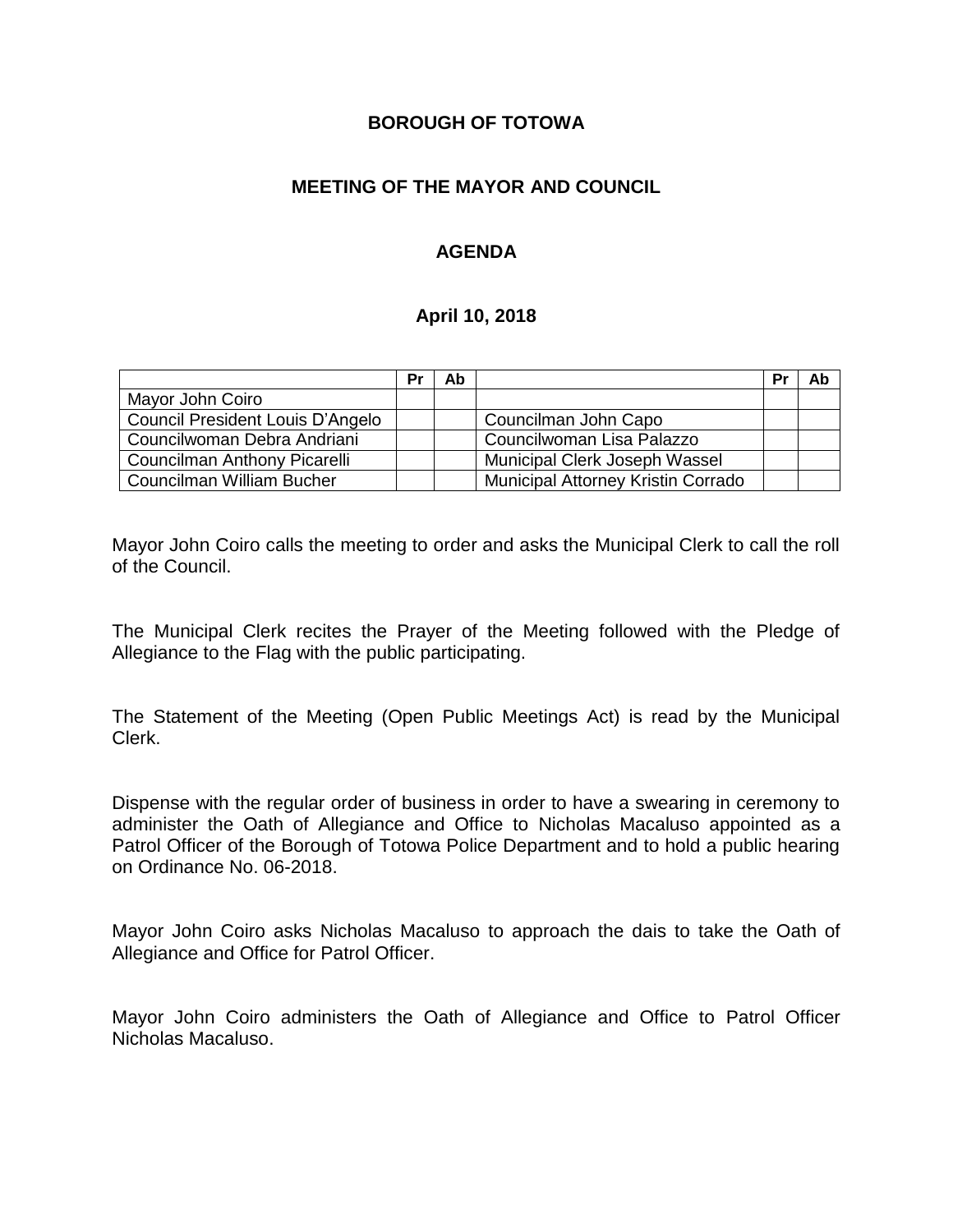A badge symbolic to the rank of Patrol Officer is presented to Patrol Officer Nicholas Macaluso by Police Chief Robert Coyle.

Congratulations are extended to Patrol Officer Nicholas Macaluso.

Recess.

The Municipal Clerk announces that Ordinance No. 06-2018 has been advertised for public hearing for Tuesday, April 10, 2018.

The Municipal Clerk reads the legal notice and the title of Ordinance No. 06-2018 (Budget CAP Bank).

Open public hearing.

Mayor Coiro asks if any citizens wish to be heard on Ordinance No. 06-2018.

## **CITIZENS HEARD:**

Close public hearing.

The Municipal Clerk reads Ordinance No. 06-2018 by title.

Adopt Ordinance No. 06-2018.

Revert to the regular order of business.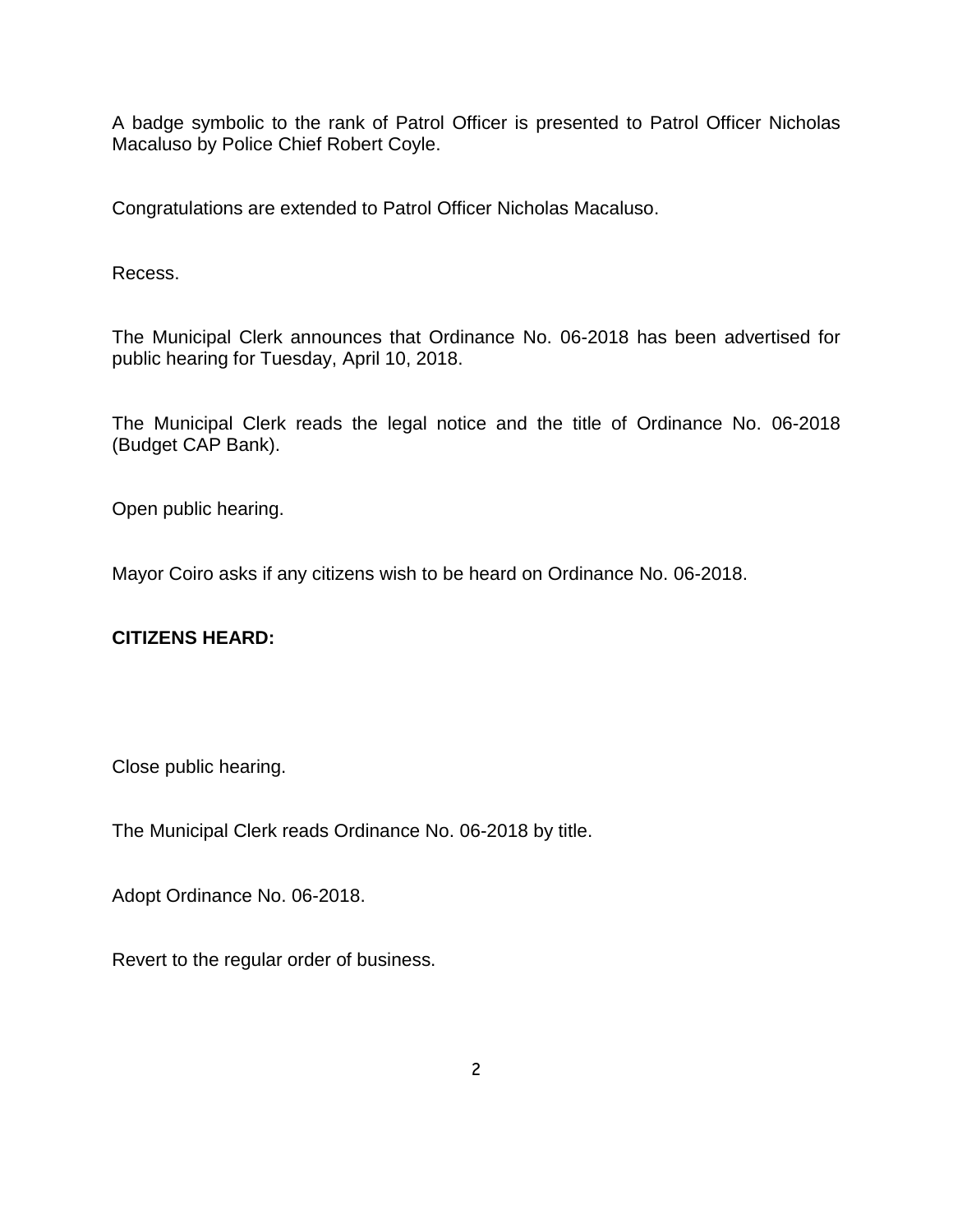Report from Members of the Council, Municipal Clerk and Municipal Attorney.

**CITIZENS HEARD:**

Minutes of the Mayor and Council for the meeting of March 27, 2018.

# **COMMITTEE ON FINANCE: PICARELLI, D'ANGELO, CAPO.**

Resolution No. 2018-09 for the payment of bills.

Payment of the 2<sup>nd</sup> Quarter 2018 Budget Allotment to the Borough of Totowa Public Library in the amount of \$178,431.

## **COMMITTEE ON PUBLIC SAFETY: D'ANGELO, CAPO, BUCHER.**

Grade increase for Patrol Officer Meagan Akins from Grade 7 Patrol Officer to Grade 6 Patrol Officer.

Fire Department TSAP for 2017.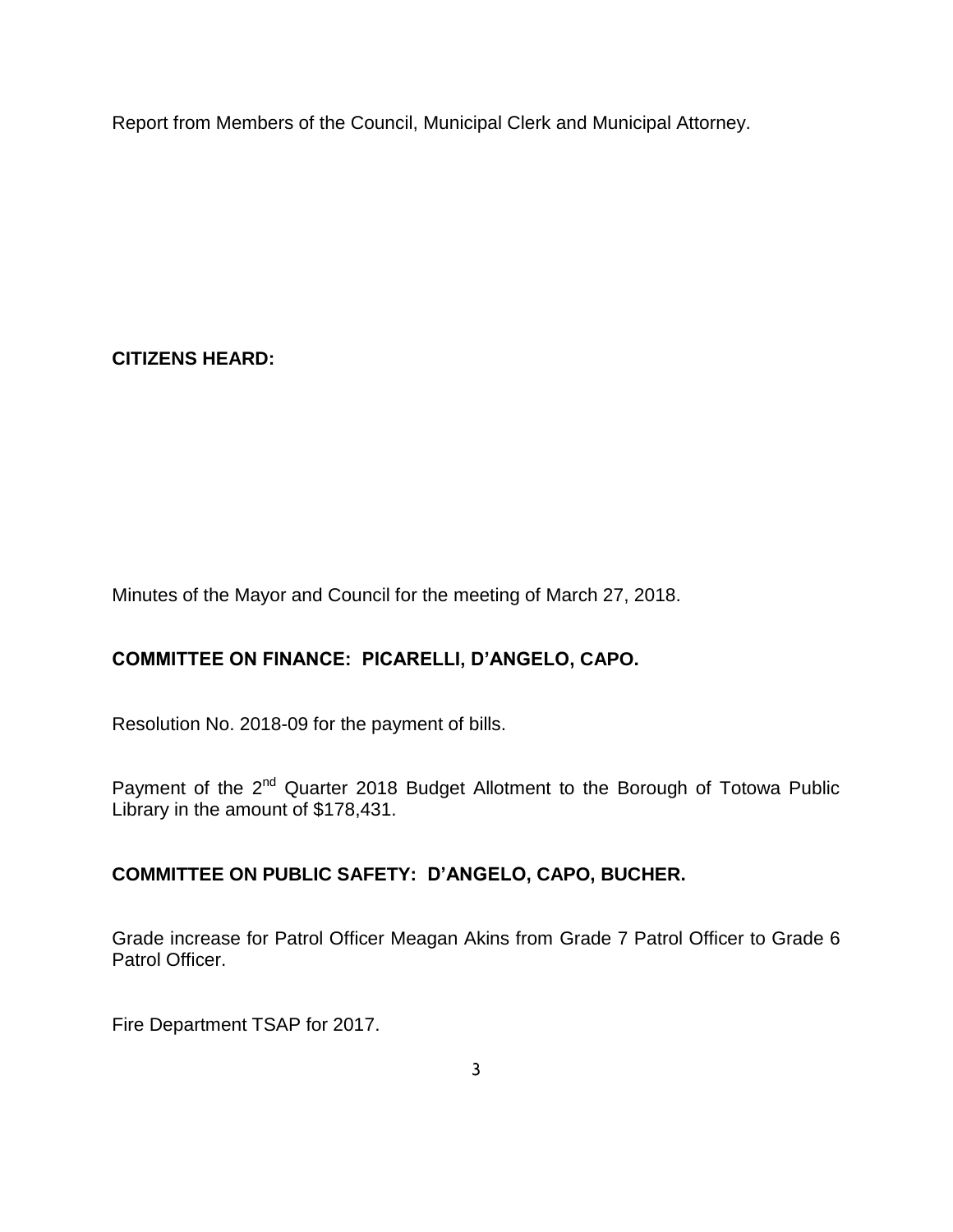Retirement letter from Records Clerk Cheryl Holmberg.

Recommendation of the Committee to hire a Records Clerk.

Letter from the Passaic County Prosecutor inviting the Mayor and Council to attend the  $21<sup>st</sup>$  Annual Candlelight Vigil to be held on Sunday, April 29, 2018 from 3:00 – 5:00 p.m. at the Passaic County Community College.

## **COMMITTEE ON PUBLIC WORKS: BUCHER, PALAZZO, PICARELLI.**

No report.

## **COMMITTEE ON ENG. & PUB. PROPERTY: CAPO, ANDRIANI, D'ANGELO.**

Letter from the Totowa Public Library requesting permission to use the Municipal Parking Lot on Saturday, April 28, 2018 for their annual spring fundraiser.

Letter from a resident requesting permission to use the Municipal Parking Lot on Sunday, April 22, 2018 for a bus trip to Pennsylvania.

### **COMMITTEE ON LIAISON & INSPECTION: ANDRIANI, BUCHER, PALAZZO.**

Retirement letter from Fire Official Allen Del Vecchio.

Resolution Of The Municipal Council Of The Borough Of Totowa, County Of Passaic, New Jersey Authorizing Acceptance Of Payment From NJDC Urban Renewal, LLC.

Resolution Authorizing Contract For Fertilizer And Weed Control Services For 2018.

Letter from the Totowa PAL inviting the Mayor and Council to their Baseball and Softball Opening Day ceremony to be held on Saturday, April 21, 2018 at 9:30 a.m.